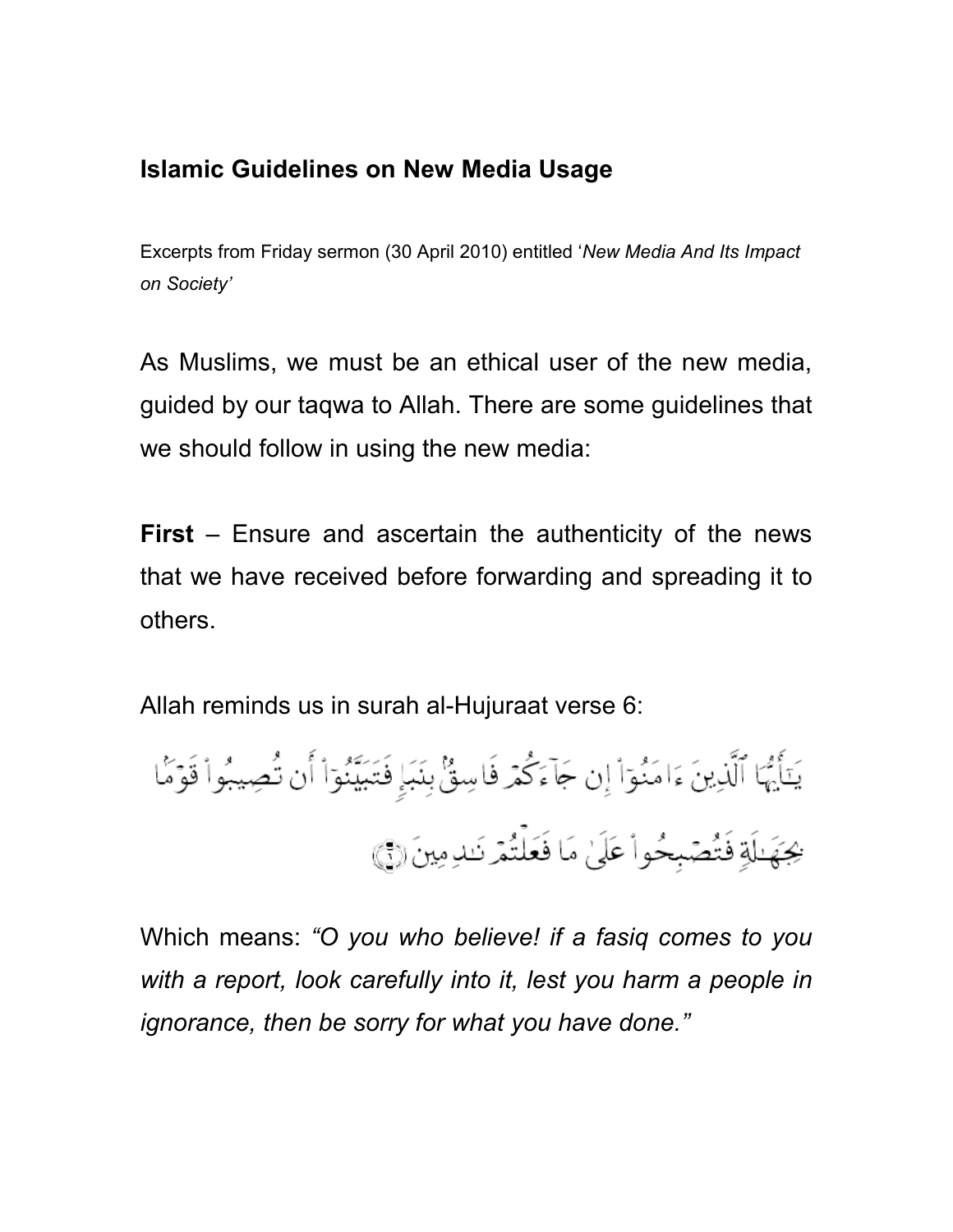Think of the implications of spreading rumours. If the message is untrue, it is a fitnah. And fitnah has extreme repercussions. Will it not hurt those who are implicated? And hurting others is clearly forbidden in Islam and is against the teachings of our Prophet s.a.w.

**Second** – Adhere to the ethical guidelines of Islam in interacting with others through social networking sites or personal blogs. Do not use harsh or abusive language towards others.

**Third** – Observe the boundaries in communicating with the opposite gender, as how we would in normal circumstances, as a good Muslim.

**Fourth** – Ensure that ourselves and family do not engage in unhealthy activities through the new media.

Observe our children from time to time. To do so, we must fully understand what new media is about.